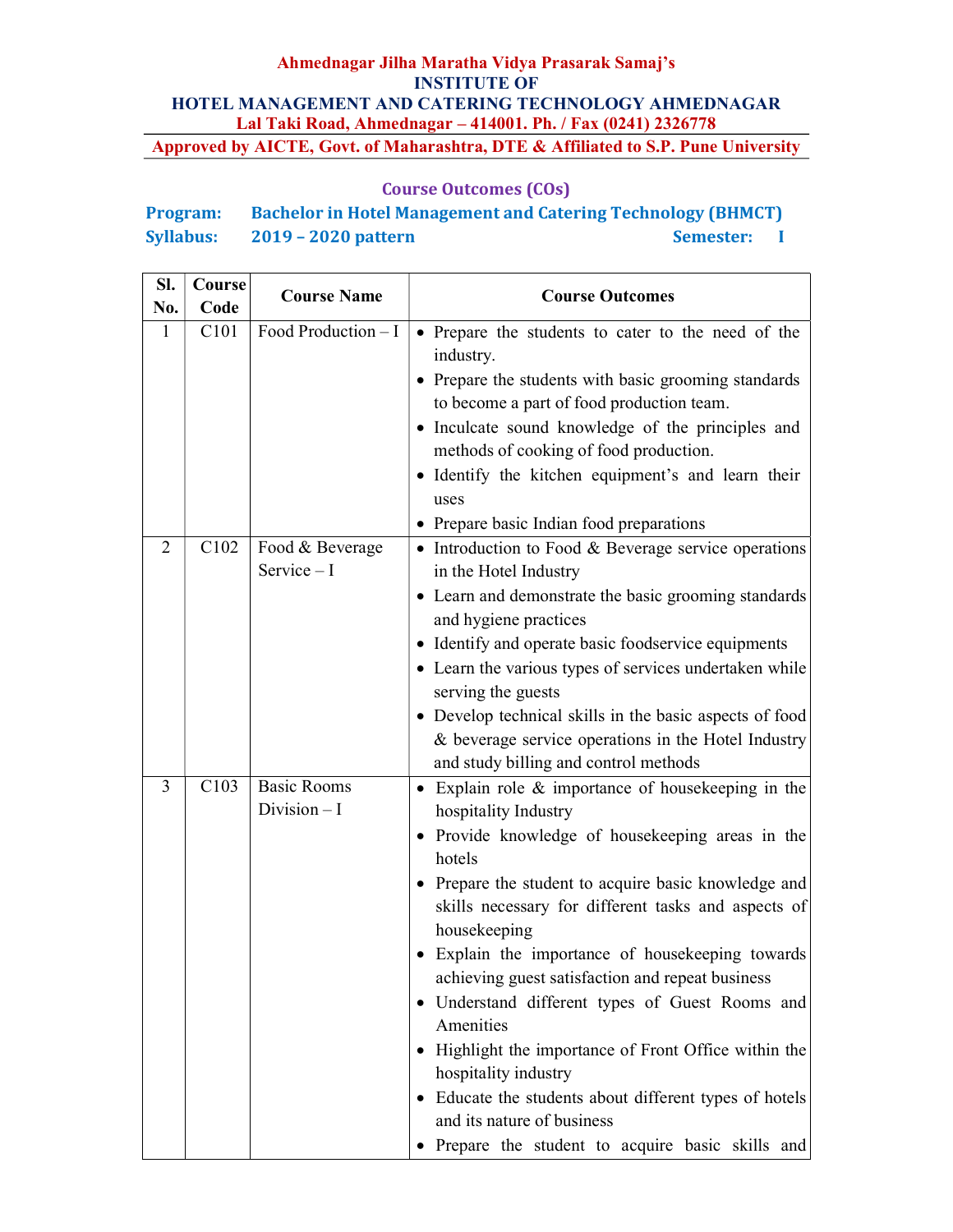|   |                  |                                          | knowledge necessary to identify the required<br>standards<br>• Impart the knowledge of basic guest related                                                                                                                                                                                                                      |
|---|------------------|------------------------------------------|---------------------------------------------------------------------------------------------------------------------------------------------------------------------------------------------------------------------------------------------------------------------------------------------------------------------------------|
|   |                  |                                          | activities at front office department                                                                                                                                                                                                                                                                                           |
| 4 | C <sub>104</sub> | Principles of<br>Management              | • Make the students understand the concepts of<br>management                                                                                                                                                                                                                                                                    |
|   |                  |                                          | • Understand the functions of management<br>· Understand practical application of management<br>concepts in the hospitality industry.                                                                                                                                                                                           |
| 5 | C <sub>105</sub> | French - I                               | • Introduce<br>students<br>the<br>οf<br>to<br>importance<br>communication in French<br>• Learn basic knowledge of listening, Speaking,<br>Reading, and Writing skills.<br>· Introduce a different communicative approaches<br>based cultural differences                                                                        |
| 6 | C <sub>106</sub> | Communication<br>Skills (English $- I$ ) | $\bullet$ Introduce<br>students<br>to the<br>importance<br>of<br>communication & presentation skills needed by the<br>hospitality professionals.<br>• Learn fundamentals of communication<br>• Learn and study formal methods of communication<br>as written, verbal and non-verbal<br>• Understand the importance of listening |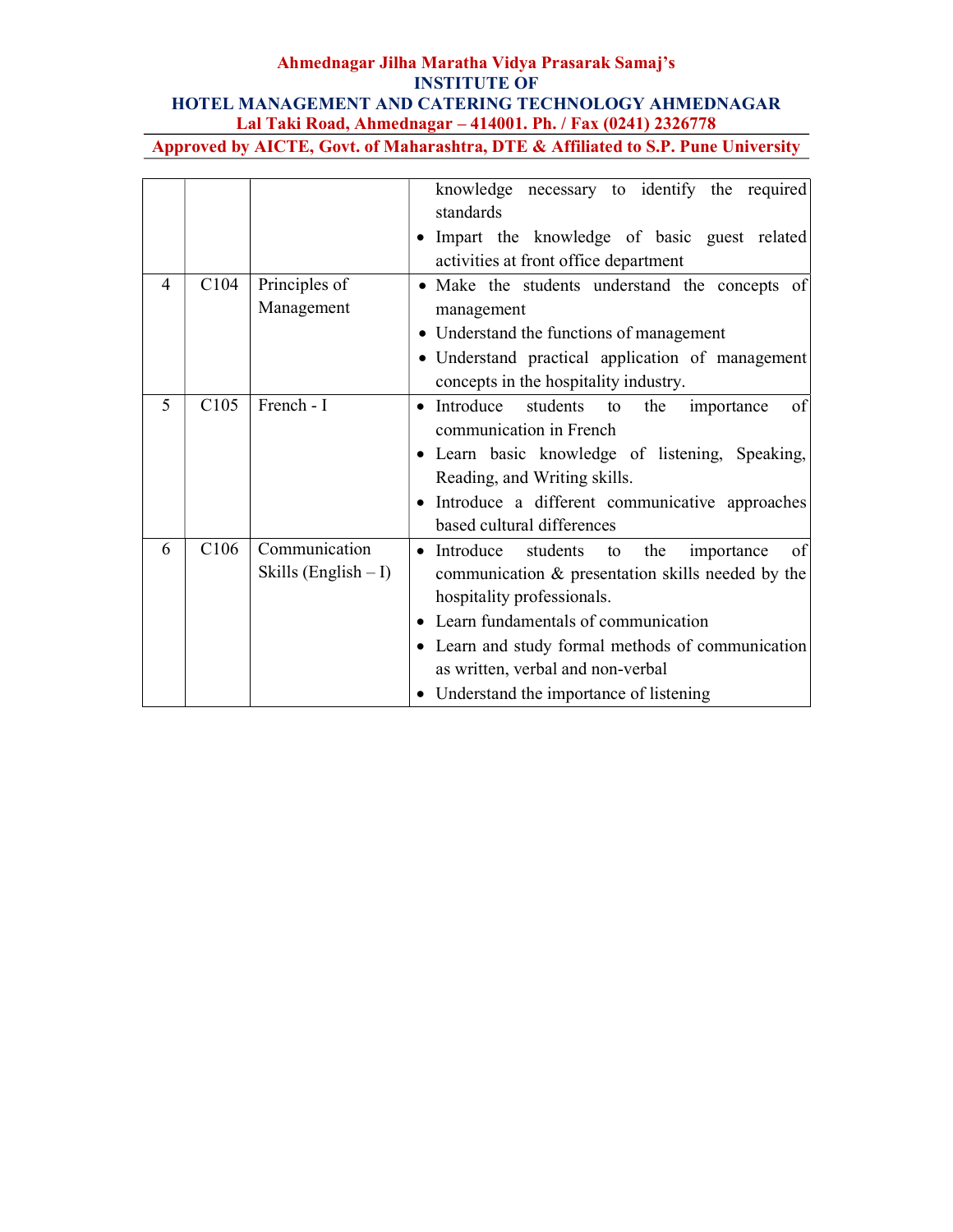| <b>Program:</b>  | <b>Bachelor in Hotel Management and Catering Technology (BHMCT)</b> |                  |      |
|------------------|---------------------------------------------------------------------|------------------|------|
| <b>Syllabus:</b> | 2019 – 2020 pattern                                                 | <b>Semester:</b> | - 11 |

| SI.<br>No.     | Course<br>Code    | <b>Course Name</b>                | <b>Course Outcomes</b>                                                                                                                                                                                                                                                                                                                                                                                                                                 |
|----------------|-------------------|-----------------------------------|--------------------------------------------------------------------------------------------------------------------------------------------------------------------------------------------------------------------------------------------------------------------------------------------------------------------------------------------------------------------------------------------------------------------------------------------------------|
| 1              | C201              | Food Production -<br>$\mathbf{I}$ | • Give sound knowledge of principles of food<br>production<br>Impart basic knowledge of Continental food<br>preparation<br>Impart basic knowledge of Egg cookery, salads,<br>$\bullet$<br>sandwiches and vegetables and fruits cookery<br>Inculcate knowledge of Food Contamination and<br>$\bullet$<br>control measures and kitchen stewarding                                                                                                        |
| $\overline{2}$ | $\overline{C}202$ | Food & Beverage<br>Service - II   | Provide intrinsic knowledge of food and beverage<br>$\bullet$<br>menus with purpose and necessity in various types<br>of meals.<br>Impart knowledge about in room dining service.<br>$\bullet$<br>Impart the basic knowledge & service of non-<br>alcoholic beverages<br>• Get the knowledge of Tobacco manufacturing and<br>its products sold in food and beverage outlets                                                                            |
| 3              | C203              | Rooms Division - II               | Prepare the student to acquire basic knowledge<br>$\bullet$<br>and skills necessary for different tasks and aspects<br>of housekeeping<br>Deliver detailed information about cleaning<br>$\bullet$<br>routine of housekeeping department<br>Know the role of Housekeeping control desk<br>$\bullet$<br>• Prepare the student to acquire basic skills for<br>guest arrival<br>• Learn the activities performed by front office<br>during the guest stay |
| 4              | C <sub>204</sub>  | French-II                         | • Help students to acquire basic skills in aural and<br>oral communication in French<br>Enhance listening, speaking, reading and writing<br>$\bullet$<br>skills<br>Help students to better adapt intercultural<br>differences                                                                                                                                                                                                                          |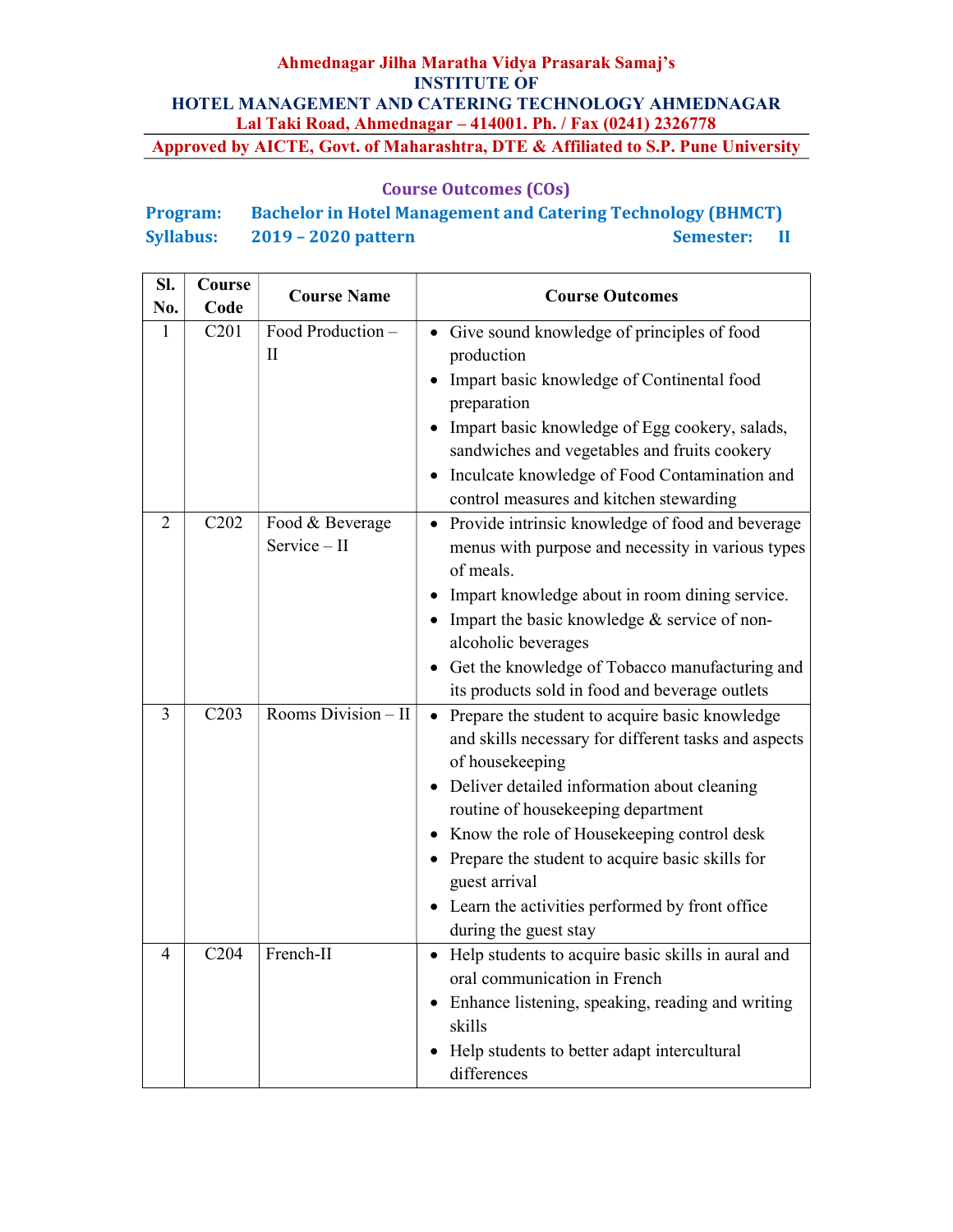| 5 | C <sub>205</sub> | Communication<br>Skills (English-II)   | • Provide theoretical input backed with practice<br>session in order to communicate effectively<br>• Enhance listening, speaking, reading and writing<br>skills<br>• Impart telephone etiquettes                    |
|---|------------------|----------------------------------------|---------------------------------------------------------------------------------------------------------------------------------------------------------------------------------------------------------------------|
| 6 |                  | GE206A Basic Accounting                | Provide<br>students with<br>basic<br>knowledge<br>of<br>accounting required for hospitality management<br>• Learn fundamentals of Accounting<br>• Learn and utilize this knowledge for day to day<br>operations     |
|   | <b>GE206B</b>    | Logistics & Supply<br>Chain Management | • Understand the importance of supply chain<br>Management<br>• Know the various aspect of supply chain<br>• Understand the current trends in SCM<br>• Learn the Distribution Management and recent<br>issues in SCM |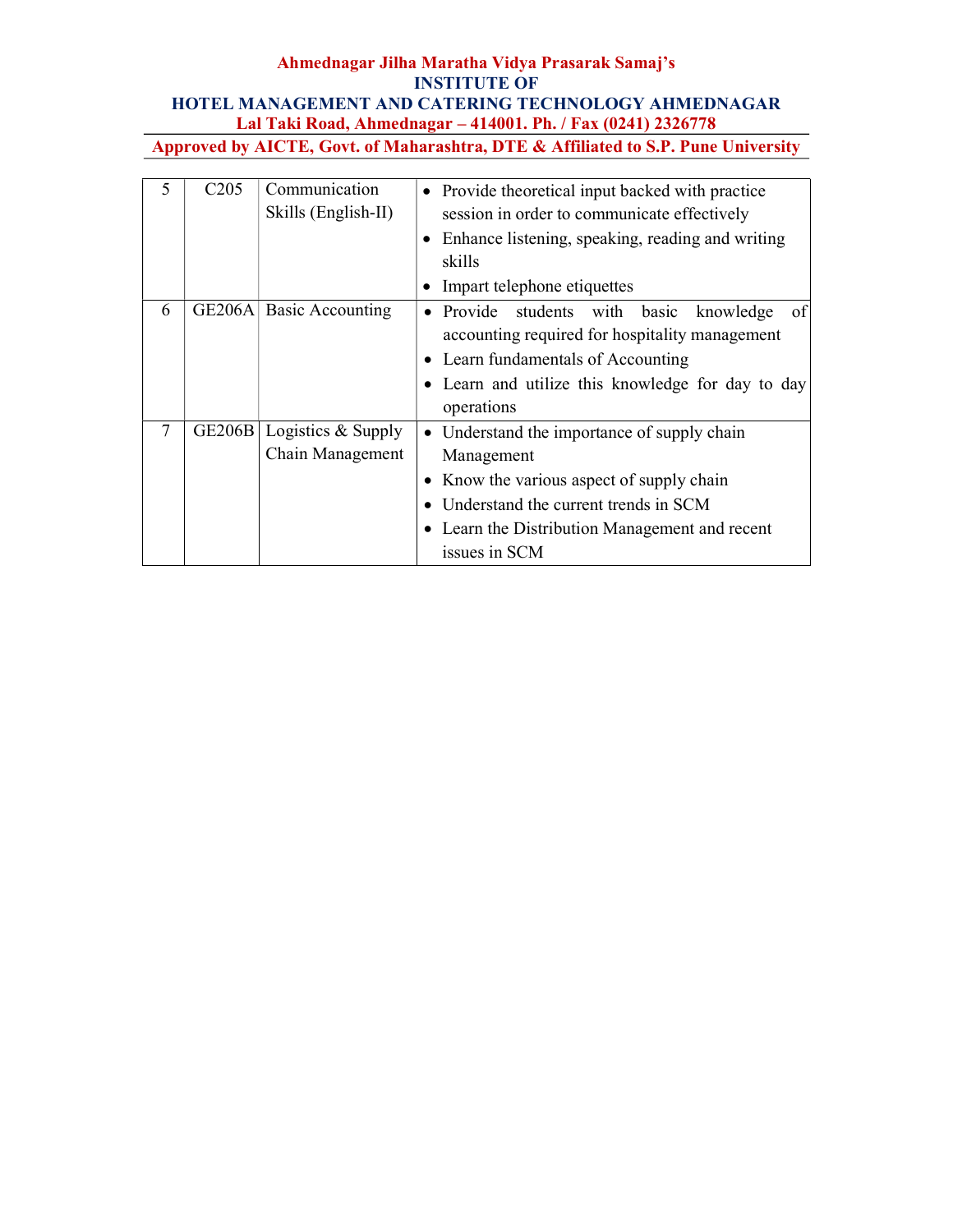## Course Outcomes (COs)

# Program: Bachelor in Hotel Management and Catering Technology (BHMCT) Syllabus: 2019 – 2020 pattern Semester: III

| SI.<br>No.   | Course<br>Code | <b>Course Name</b>               | <b>Course Outcomes</b>                                                                                                                                                                                                                                                                                                                                                                        |
|--------------|----------------|----------------------------------|-----------------------------------------------------------------------------------------------------------------------------------------------------------------------------------------------------------------------------------------------------------------------------------------------------------------------------------------------------------------------------------------------|
| $\mathbf{1}$ | C301           | Bakery and<br>Confectionary      | • Provides theoretical and practical foundation in<br>baking practices<br>• Learn basic techniques used in bakery &<br>confectionery<br>• Learn and practice the art of making bakery<br>products                                                                                                                                                                                             |
| 2            | C302           | Food & Beverage<br>Service - III | · Gives comprehensive knowledge on various<br>fermented alcoholic beverages used in food and<br>beverage industry<br>· Learn the history, making classification and<br>service of beers, wines and aperitifs<br>• Develop technical skills required for the service<br>of various alcoholic beverages<br>• Familiarize students to bar profile                                                |
| 3            | C303           | Accommodation<br>Operations - I  | • Establish the importance of accommodation<br>operations within the hospitality Industry<br>• Prepare the students to acquire skills and<br>knowledge to identify the required standards and<br>consideration<br>decision-making<br>of<br>this<br>department<br>Know the basics of textiles and laundry<br>operations<br>Impart knowledge of front office accounting and<br>statistical data |
| 4            | C304           | <b>Hotel Laws</b>                | Impart basic knowledge of Hotel laws<br>Understand intricacies of business law                                                                                                                                                                                                                                                                                                                |
| 5            | C305           | Soft Skills<br>Management        | $\left  \text{in} \right $<br>• Prepare students to secure placement<br>hospitality industry<br>Develop personality and communication skills of<br>$\bullet$<br>students<br>Equip the students with convivial skills that<br>$\bullet$<br>enables them to handle their professional and<br>personal lives more effectively                                                                    |
| 6            |                | DSE306A Hospitality Sales        | • Enhance the ability of students in hospitality<br>service                                                                                                                                                                                                                                                                                                                                   |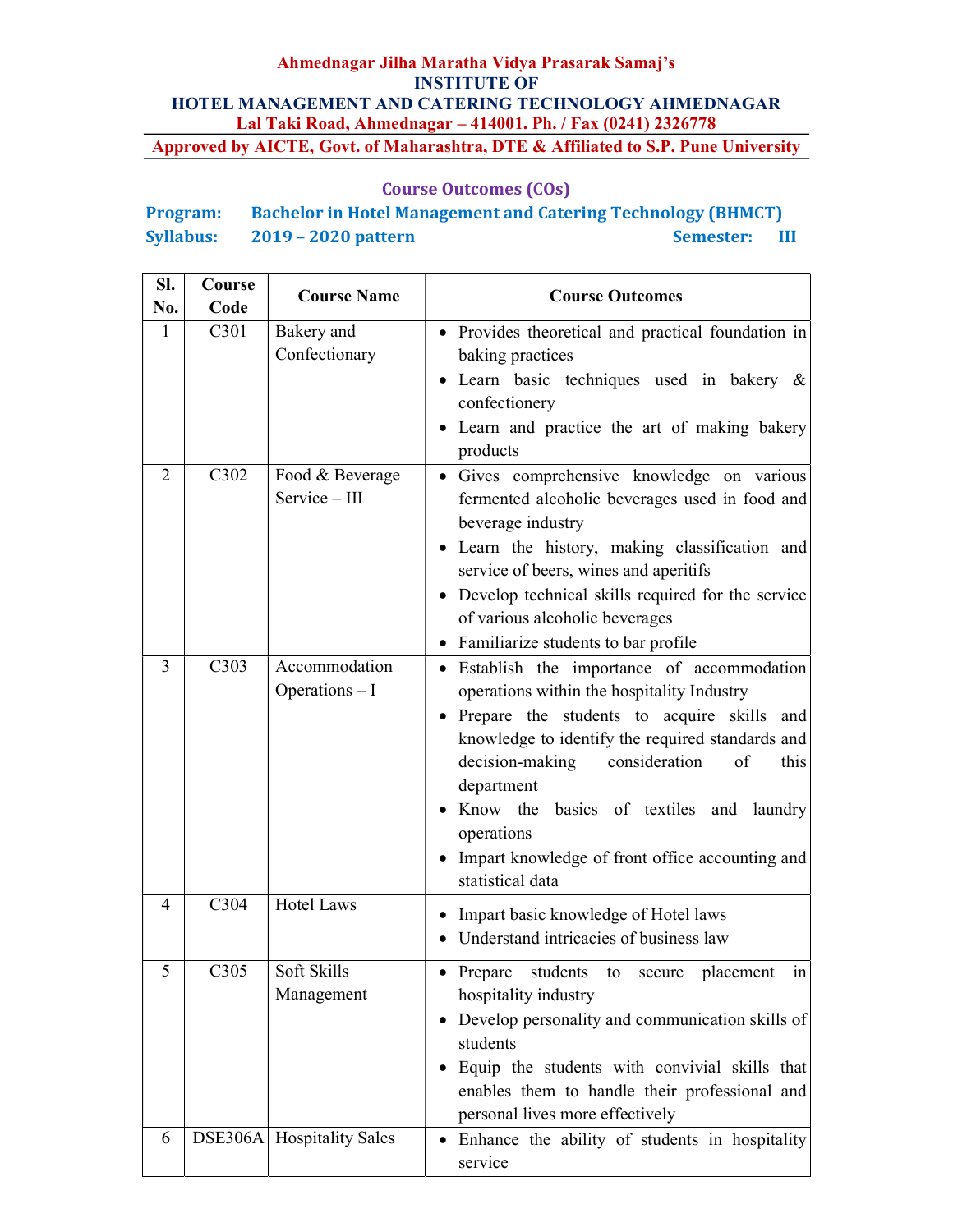|  |                                   | • Inculcate attributes required for a hospitality<br>sales personnel<br>• Make them understand selling techniques<br>adopted by the sales department of the hotel                                                      |
|--|-----------------------------------|------------------------------------------------------------------------------------------------------------------------------------------------------------------------------------------------------------------------|
|  | DSE306B   Computer<br>Fundamental | • Give a basic knowledge about computer and its<br>operations<br>• Enable students to operate computers and its<br>allied hardware and software<br>• Help students get insight in internet, email, and<br>social media |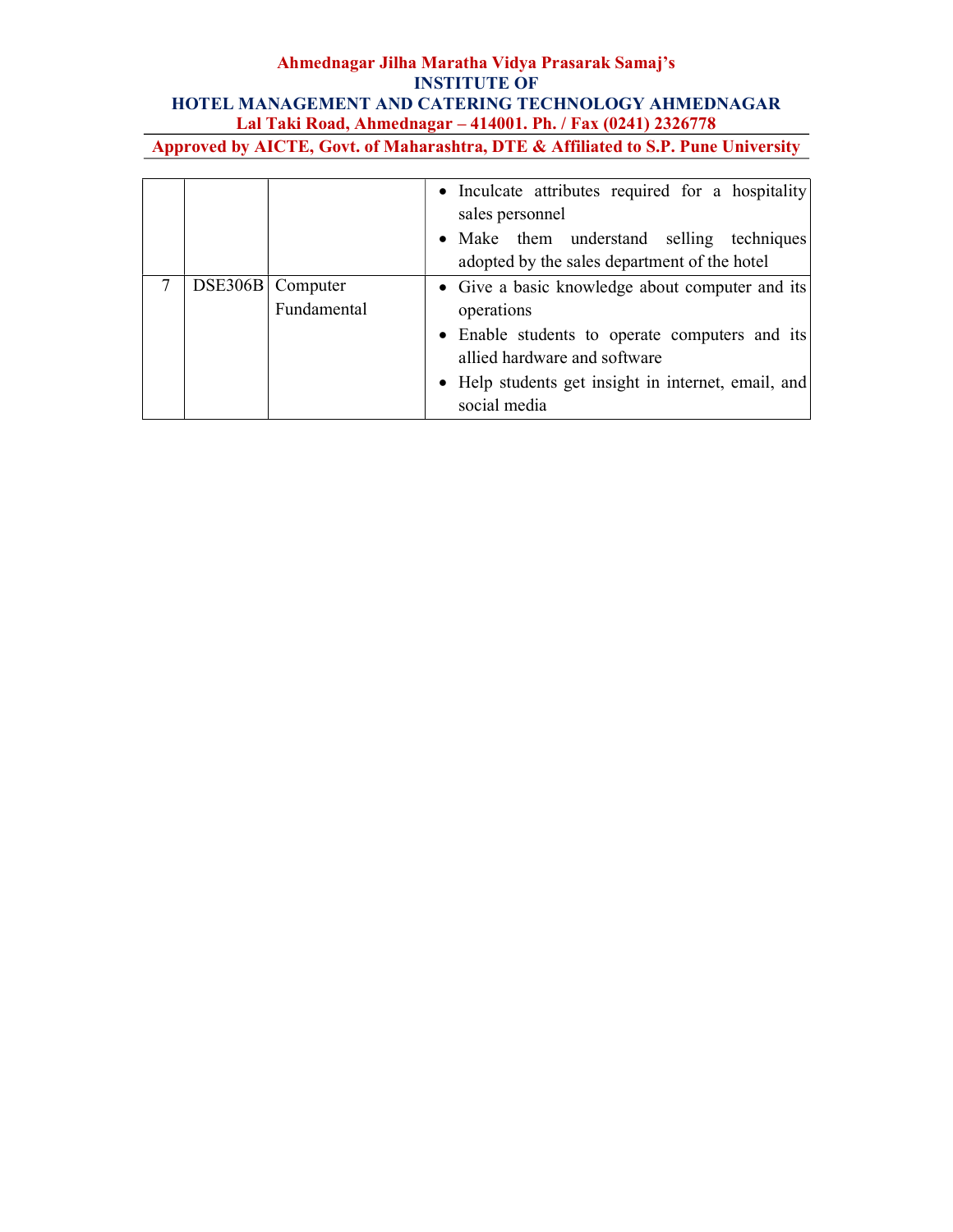| <b>Program:</b>  | <b>Bachelor in Hotel Management and Catering Technology (BHMCT)</b> |                  |                |
|------------------|---------------------------------------------------------------------|------------------|----------------|
| <b>Syllabus:</b> | $2019 - 2020$ pattern                                               | <b>Semester:</b> | $\blacksquare$ |

| SI.<br>No.   | Course<br>Code    | <b>Course Name</b>                 | <b>Course Outcomes</b>                                                                                                                                                                                                                                                                                                                                                                                                                                                                                            |
|--------------|-------------------|------------------------------------|-------------------------------------------------------------------------------------------------------------------------------------------------------------------------------------------------------------------------------------------------------------------------------------------------------------------------------------------------------------------------------------------------------------------------------------------------------------------------------------------------------------------|
| $\mathbf{1}$ | C <sub>401</sub>  | <b>Quantity Food</b><br>Production | • Introduce the students to quantity food production<br>· Impart the knowledge and skill sets required in<br>bulk catering in welfare and commercial sector<br>· Expose students to Indian regional cuisines and<br>operations of industrial catering<br>· Familiarize students with equipment, types of<br>catering, methods of purchasing and indenting,<br>storing, portioning and planning in quantity food<br>production.                                                                                    |
| 2            | C402              | Food & Beverage<br>Service - IV    | • Give comprehensive knowledge of various distilled<br>alcoholic beverages used in hospitality industry<br>• Learn the history, making, classification & service<br>of spirits, liqueurs and cocktails<br>• Develop technical skills required for the service of<br>various alcoholic beverages<br>• Understand buffet and banquet setups and develop<br>skills in various arrangements<br>and<br>service<br>procedures                                                                                           |
| 3            | C <sub>4</sub> 03 | Accommodation<br>$Operations - II$ | • Establish the importance of Rooms Division within<br>the hospitality Industry<br>• Learn importance of interior decoration and<br>principles of designing<br>• Consider managerial decision-making aspects of<br>this department such as budgetary control and<br>purchasing systems<br>• Learn managerial decision-making aspects such as<br>night auditing, forecasting and establishing room<br>rates<br>• Get the knowledge of various sales techniques used<br>to maximize the room occupancy of the hotel |
| 4            | C404              | <b>Event Management</b>            | • Enhance the students ability to plan and organize<br>an event<br>• Learn to manage huge events and functions<br>• Understand legal compliance and other aspects of<br>organizing an event.                                                                                                                                                                                                                                                                                                                      |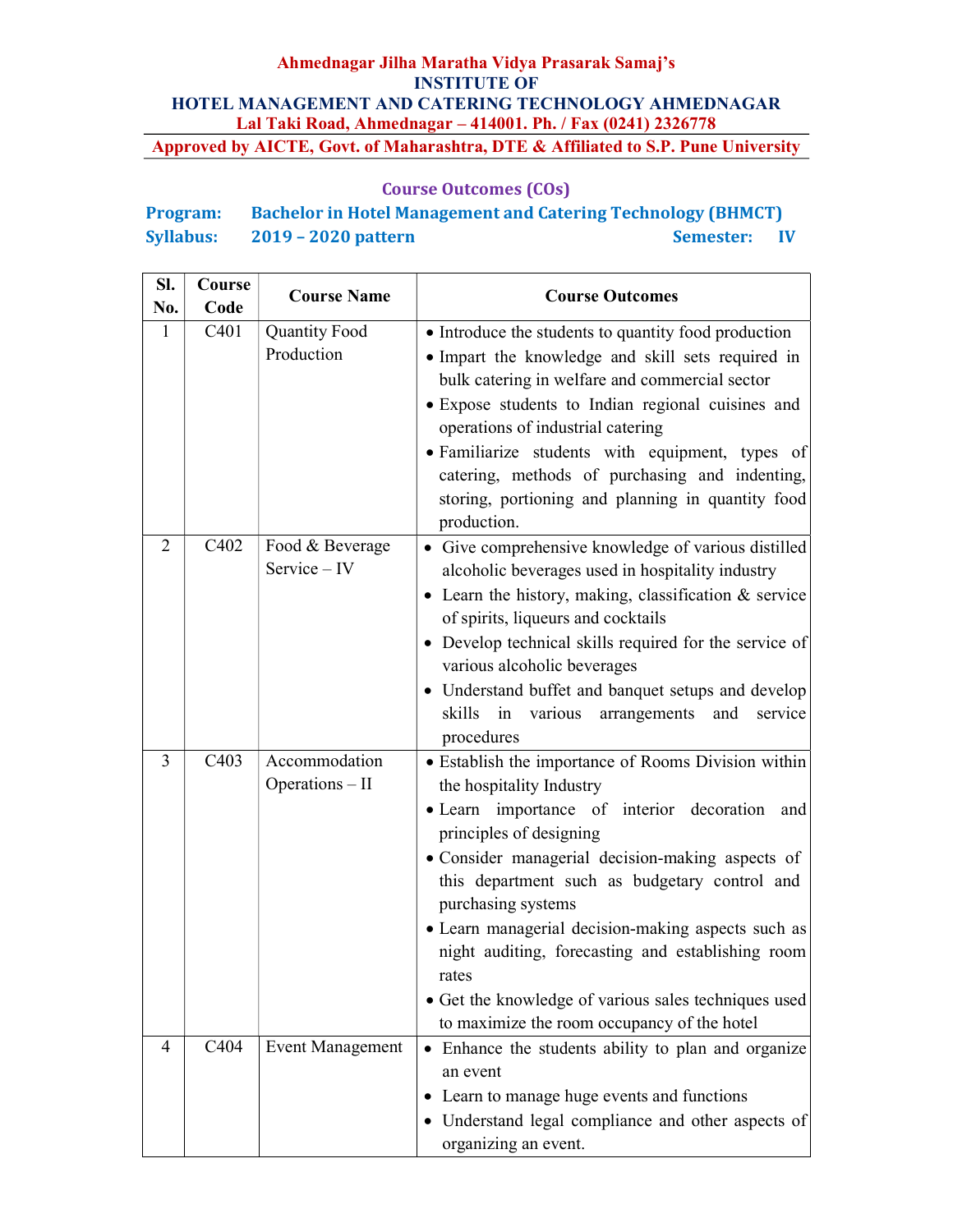|   | C <sub>4</sub> 05 | Food safety<br>Management<br>systems.  | • Enable students to work towards a systematic<br>approach<br>• Learn the need and importance of developing,<br>planning, monitoring, verifying, implementing and<br>improving the food safety management system |
|---|-------------------|----------------------------------------|------------------------------------------------------------------------------------------------------------------------------------------------------------------------------------------------------------------|
| 6 | <b>GE406A</b>     | Customer<br>Relationship<br>Management | • Understand, anticipate, manage and personalize the<br>needs of current and potential customers<br>• Enable the student to have a customer sense as in<br><b>CRM</b><br>• Understand CRM system                 |
| 7 | <b>GE406B</b>     | <b>Facility Planning</b>               | • Impart to the students the basic knowledge and<br>practices of facility planning<br>• Understand the design of facility planning of<br>ancillary area                                                          |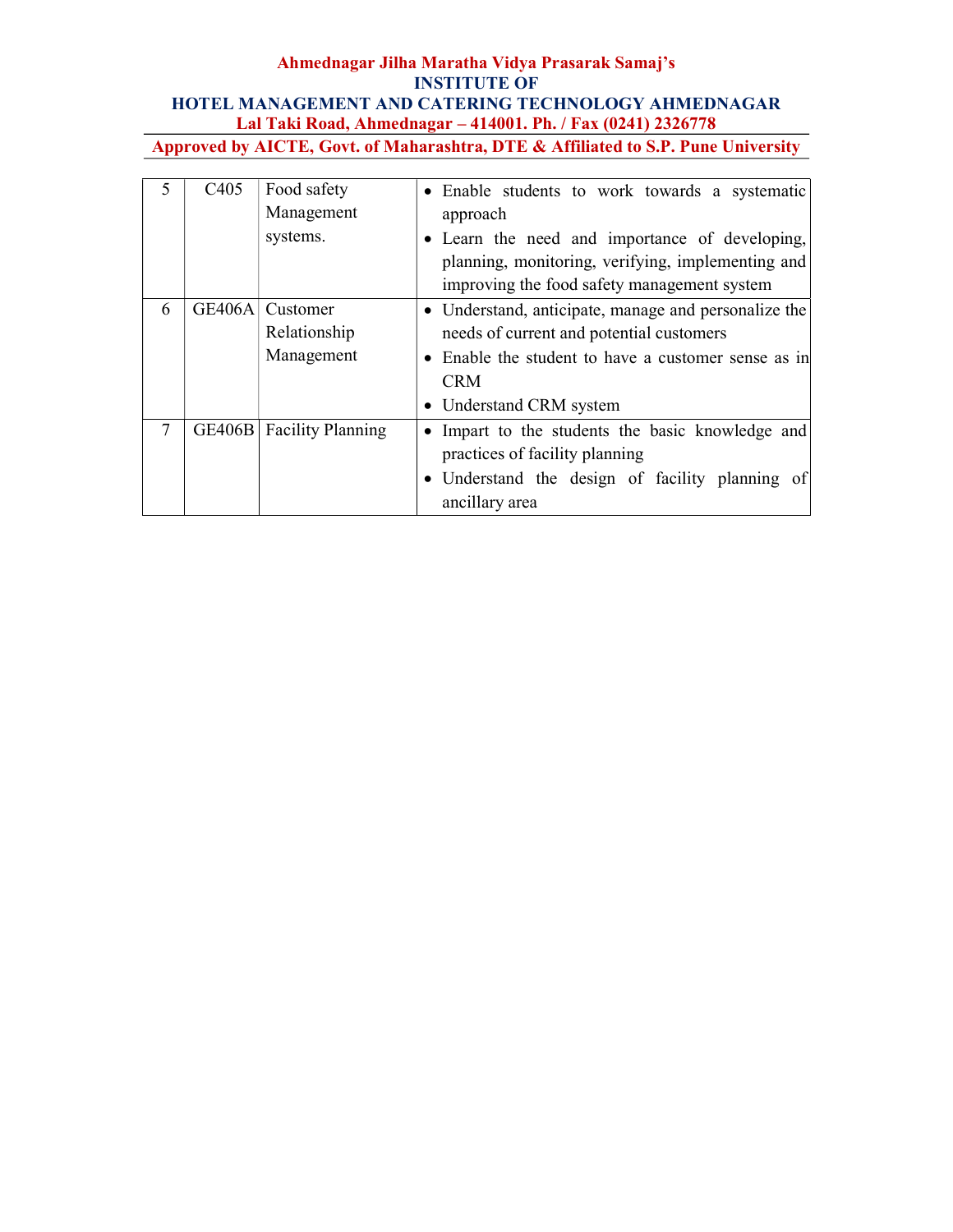## Course Outcomes (COs)

Program: Bachelor in Hotel Management and Catering Technology (BHMCT) Syllabus: 2019 – 2020 pattern Semester: V

| SI.<br>No. | Course<br>Code | <b>Course Name</b>         | <b>Course Outcomes</b>                                                                                                                                                                                                                                                                    |
|------------|----------------|----------------------------|-------------------------------------------------------------------------------------------------------------------------------------------------------------------------------------------------------------------------------------------------------------------------------------------|
|            | C501           | <b>Industrial Training</b> | • Get the practical exposure in industry through on-<br>job-training<br>Enable students to relate the knowledge and skills<br>acquired in the classroom with systems, standards<br>and practices followed in the Industry<br>• Get the firsthand experience of working in the<br>industry |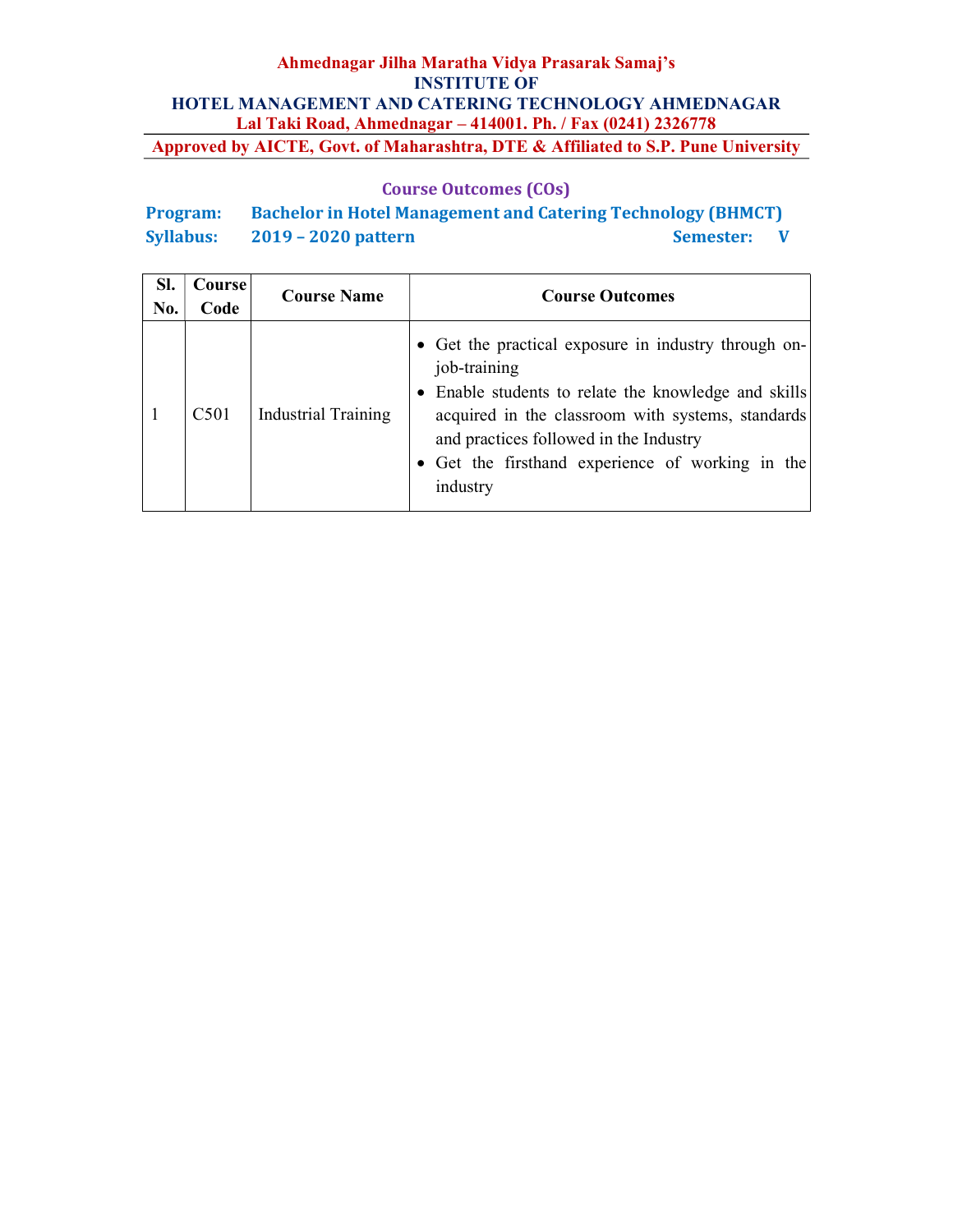## Course Outcomes (COs)

# Program: Bachelor in Hotel Management and Catering Technology (BHMCT) Syllabus: 2019 – 2020 pattern Semester: VI

| Sl.<br>No. | Course<br>Code | <b>Course Name</b>                                               | <b>Course Outcomes</b>                                                                                                                                                                                                                                                                                                                                                                                |
|------------|----------------|------------------------------------------------------------------|-------------------------------------------------------------------------------------------------------------------------------------------------------------------------------------------------------------------------------------------------------------------------------------------------------------------------------------------------------------------------------------------------------|
| 1          | CS601A         | Specialization in<br>Food Production<br>Management - I           | • Develop the knowledge and understanding of the<br>international cuisine amongst students<br>• Understand the basic preparations<br>the<br>in<br>international cuisine<br>• Understand fish mongery<br>• Learn more about Nouvelle cuisine<br>• Learn different kitchen layouts and designs<br>• Understand characteristics, processing methods of<br>convenience foods                              |
| 2          | <b>CE601B</b>  | Specialization Food<br>and Beverage<br>Service<br>Management - I | · Gain comprehensive knowledge of various<br>Specialized Food and Beverage services used in<br>hotel industry such as bar operations, banquets<br>operations & Gueridon service.<br>• Develop technical skills of the students required to<br>perform while dealing with these specialized food<br>& beverage services.<br>• Understand aspects of budgetary control in food<br>and beverage service. |
| 3          | <b>CE601C</b>  | Specialization in<br>Accommodation<br>Management - I             | Establish the importance of Accommodation<br>$\bullet$<br>management within hospitality industry<br>• Equip students to acquire knowledge and skills<br>with respect to various aspects of Accommodation<br>operations<br>• Understand the Planning of lobby & Front desk<br>concept<br>• Understand budgetary control in housekeeping<br>· Understand various aspects of horticulture in<br>hotels   |
| 4          | C602           | Food and Beverage<br>Control                                     | Provide comprehensive knowledge on various<br>aspects of control procedures<br>Understand the cost dynamics and break even<br>analysis<br>Understand control cycle<br>$\bullet$                                                                                                                                                                                                                       |
| 5          | C603           | Human<br>Resource<br>Management                                  | Help the students to identify the significance and<br>$\bullet$<br>role of Human Resource Management in the Hotel                                                                                                                                                                                                                                                                                     |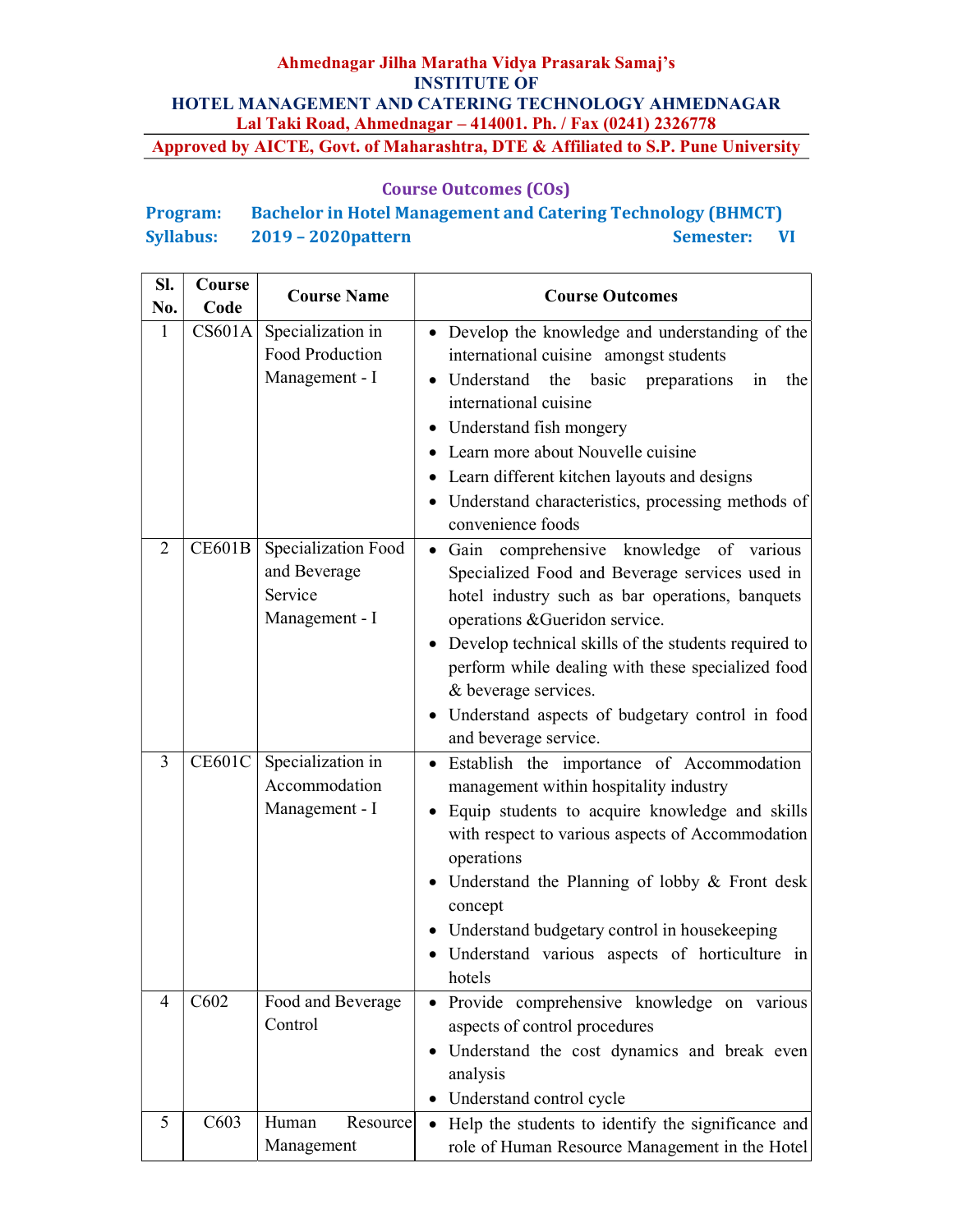|   |               |                          | & Catering Industry.                                                              |
|---|---------------|--------------------------|-----------------------------------------------------------------------------------|
|   |               |                          | Help the students to develop an attitude for<br>$\bullet$                         |
|   |               |                          | positive Human Behavior at work.                                                  |
|   |               |                          | Give an in-depth knowledge of human resource                                      |
|   |               |                          | practices related to employee in an organization                                  |
|   |               |                          | such<br>recruitment,<br>selection,<br>training,<br>as                             |
|   |               |                          | performance appraisals, salary and wages,                                         |
|   |               |                          | and transfers, grievances<br>promotions<br>and                                    |
|   |               |                          | discipline.                                                                       |
| 6 | C604          | Services Marketing       | • Enable the students to enhance their ability to                                 |
|   |               |                          | understand the concept of services marketing                                      |
|   |               |                          | Learn intricacies of services mix                                                 |
|   |               |                          | • Understand<br>the<br>importance<br>of<br>customer                               |
|   |               |                          | satisfaction through service quality                                              |
| 7 | C605          | <b>Hotel Maintenance</b> | Provide information regarding the basic services<br>$\bullet$                     |
|   |               |                          | different<br>types<br>of engineering<br>and<br>and                                |
|   |               |                          | maintenance system in hotel industry                                              |
|   |               |                          | · Understand various aspects and importance of<br>engineering department in hotel |
|   |               |                          | · Understand various maintenance of refrigeration                                 |
|   |               |                          | and air-conditioning,                                                             |
|   |               |                          | • Learn about fuels, electricity, safety and security,                            |
|   |               |                          | water distribution system and energy conservation                                 |
|   |               |                          | in hotels                                                                         |
| 8 |               | GE606A Food Science      | · Develop basic awareness about hygiene, nutrition                                |
|   |               |                          | and balanced diet in hotel industry                                               |
|   |               |                          | Introduce students with the terminologies related<br>$\bullet$                    |
|   |               |                          | to food and nutrition                                                             |
|   |               |                          | Make them understand the relationship between<br>food and human health            |
|   |               |                          | Introduce the impact of microbiology on food<br>$\bullet$                         |
| 9 | <b>GE606B</b> | Nutrition                | Develop basic awareness of important nutrients                                    |
|   |               |                          | Acquire knowledge of nutritional requirements for                                 |
|   |               |                          | human beings                                                                      |
|   |               |                          | • Understand plan a diet for human beings                                         |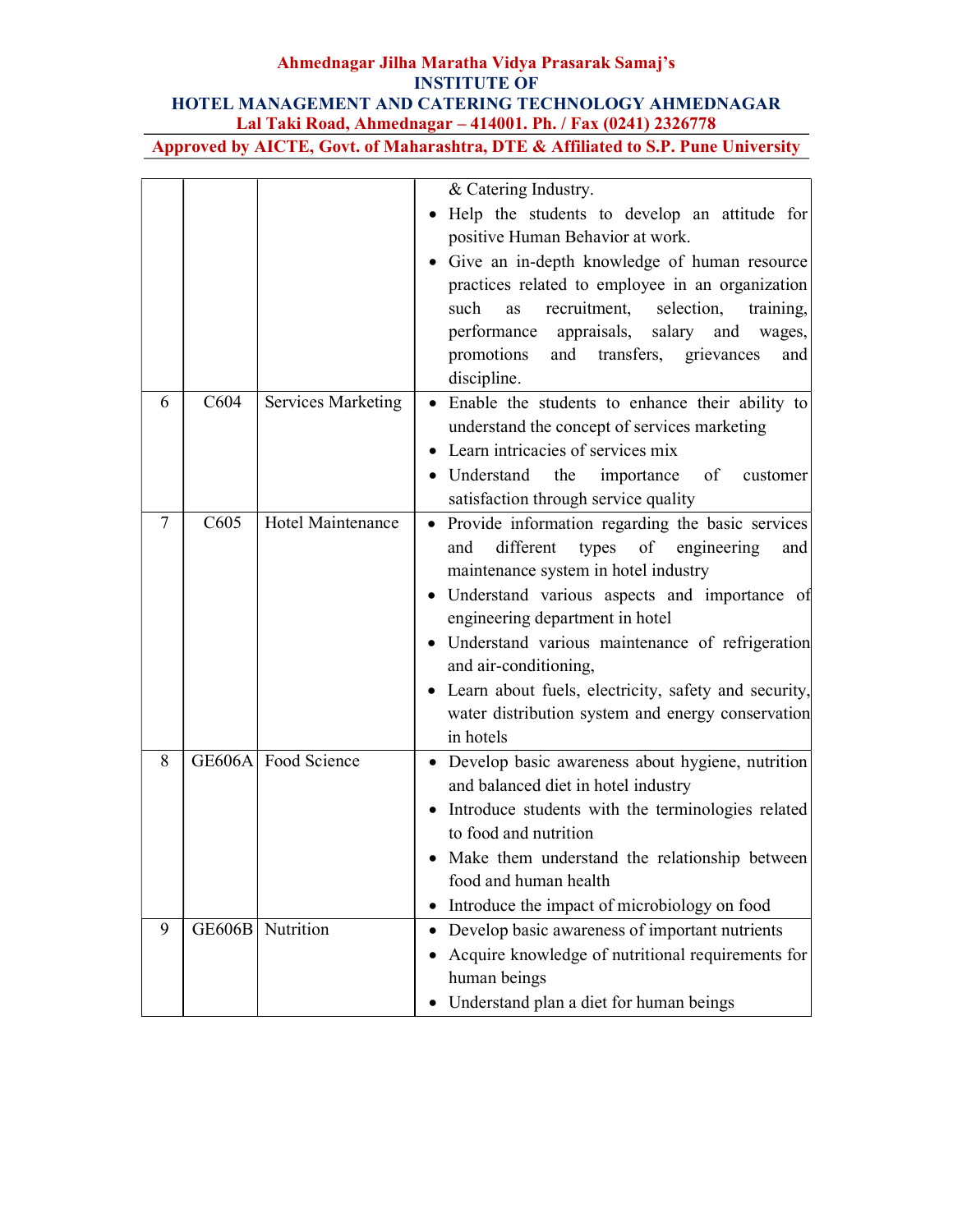|                                         | Program:      |                      | <b>Bachelor in Hotel Management and Catering Technology (BHMCT)</b>     |
|-----------------------------------------|---------------|----------------------|-------------------------------------------------------------------------|
| 2019 - 2020 pattern<br><b>Syllabus:</b> |               |                      | <b>Semester:</b><br><b>VII</b>                                          |
| SI.                                     | Course        | <b>Course Name</b>   | <b>Course Outcomes</b>                                                  |
| No.                                     | Code          |                      |                                                                         |
| 1                                       | CS701A        | Specialization Food  | • Understand and explore the various regions of                         |
|                                         |               | Production           | international cuisine                                                   |
|                                         |               | Management - II      | Understand and develop specialized culinary skills                      |
|                                         |               |                      | amongst students to prepare them for the industry                       |
|                                         |               |                      | Learn food additives<br>$\bullet$                                       |
|                                         |               |                      | Learn about departments like larder and                                 |
|                                         |               |                      | gardemanger                                                             |
|                                         |               |                      | • Learn & create innovative presentation techniques                     |
|                                         |               |                      | on international cuisine                                                |
| $\overline{2}$                          | CS701B        | Specialization Food  | • Inculcate a wide spread understanding of                              |
|                                         |               | and Beverage         | management aspects of food and beverage                                 |
|                                         |               | Service              | operations                                                              |
|                                         |               | Management - II      | • Understand controlling characteristics of service                     |
|                                         |               |                      | outlets                                                                 |
|                                         |               |                      | Introduce students with various software used in                        |
|                                         |               |                      | Food and Beverage Service                                               |
|                                         |               |                      | Inculcate supervisory skills required in the<br>$\bullet$<br>department |
| 3                                       | <b>CS701C</b> | Specialization in    | • Understand the concept of interior design and                         |
|                                         |               | Accommodation        | decorations                                                             |
|                                         |               | Management - II      | Learn various window and window treatments                              |
|                                         |               |                      | Understand ergonomics<br>$\bullet$                                      |
|                                         |               |                      | • Understand the placement of furniture's for Guest                     |
|                                         |               |                      | Room layout                                                             |
| 4                                       | C702          | Disaster             | • Understand<br>basic<br>disaster<br>of<br>concepts                     |
|                                         |               | Managements          | management                                                              |
|                                         |               |                      | Understand the concepts Legislation                                     |
| 5                                       | C703          | <b>Total Quality</b> | • Impart the students the importance of quality                         |
|                                         |               | Management           | management in the hotels                                                |
|                                         |               |                      | Make<br>students<br>understand<br>continuous                            |
|                                         |               |                      | improvement, team building methods of solving                           |
|                                         |               |                      | quality problems and importance of team work                            |
|                                         |               |                      | Understand<br>the<br>importance<br>of<br>customer                       |
|                                         |               |                      | satisfaction, thoughts of quality gurus on quality                      |
|                                         |               |                      | management and different systems to manage                              |
|                                         |               |                      | quality                                                                 |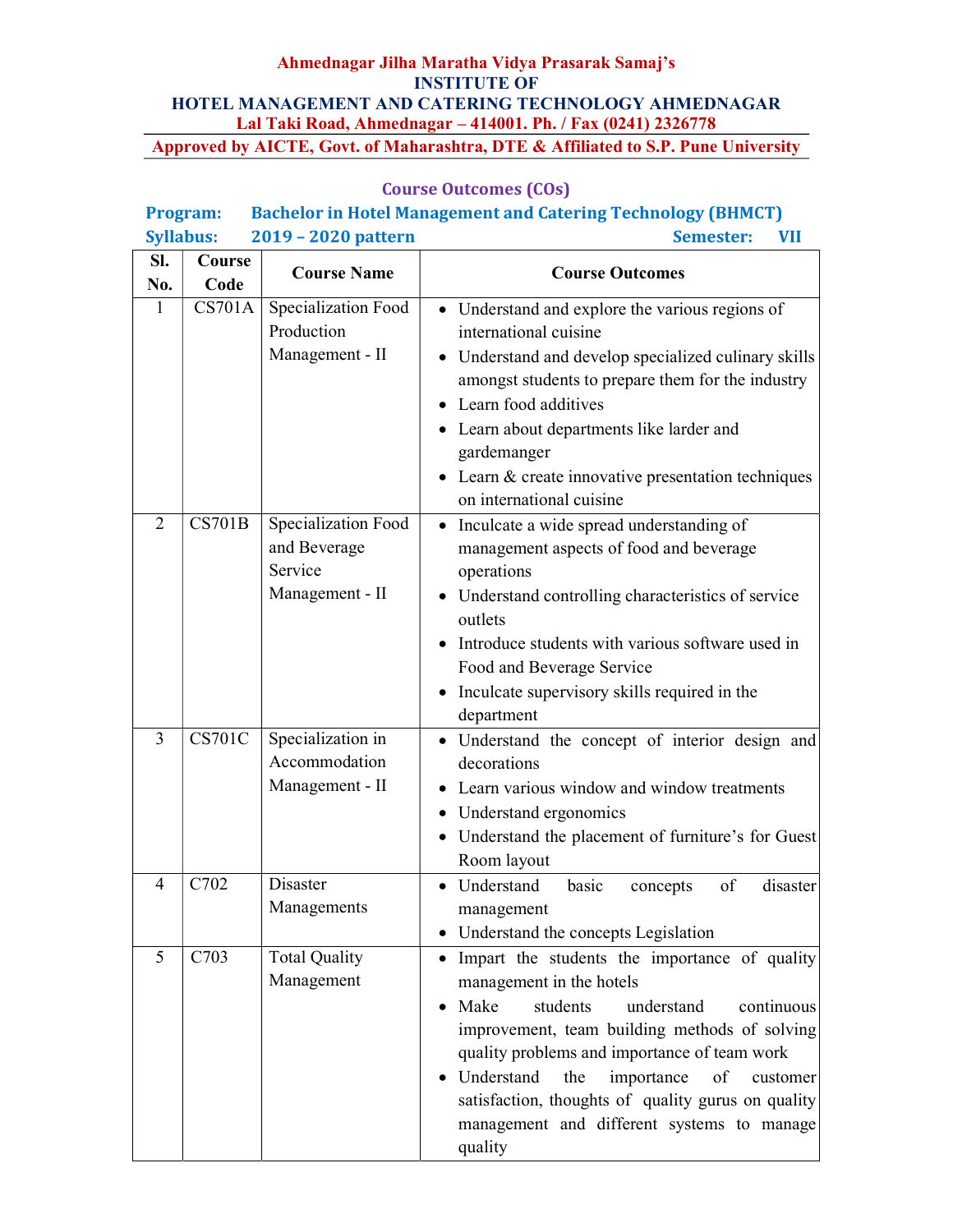| 6      | C704          | Environment        | Understand the importance of environmental               |
|--------|---------------|--------------------|----------------------------------------------------------|
|        |               | Science            | issues                                                   |
|        |               |                    | Provide insight on environment management in             |
|        |               |                    | hospitality industry                                     |
|        |               |                    | • Understand the benefits of Eco friendly practices      |
|        |               |                    | to have a sustainable environment in daily               |
|        |               |                    | operations of hotel.                                     |
| $\tau$ | C705          | Research           | Gain horning the research skills<br>$\bullet$            |
|        |               | Methodology        | Understand the research environments<br>and              |
|        |               |                    | research process                                         |
|        |               |                    | Understand the concepts of data, sampling                |
|        |               |                    | Techniques and Research design                           |
| 8      | <b>GE706A</b> | Managerial         | Have knowledge of application of management<br>$\bullet$ |
|        |               | Economics          | techniques in the field of economics.                    |
|        |               |                    | • Understand the manager's role in the decision          |
|        |               |                    | making process from economic view point                  |
|        |               |                    | • Learn the theory of customer demand & its              |
|        |               |                    | elasticity, production & supply analysis                 |
| 9      | <b>GE706B</b> | Tourism Operations | • Acquaint the students to all aspects of tourism        |
|        |               |                    | industry                                                 |
|        |               |                    | Understand the role of travel agent in tourism           |
|        |               |                    | industry                                                 |
|        |               |                    | different<br>Educate<br>students<br>about<br>career      |
|        |               |                    | opportunities available in this field                    |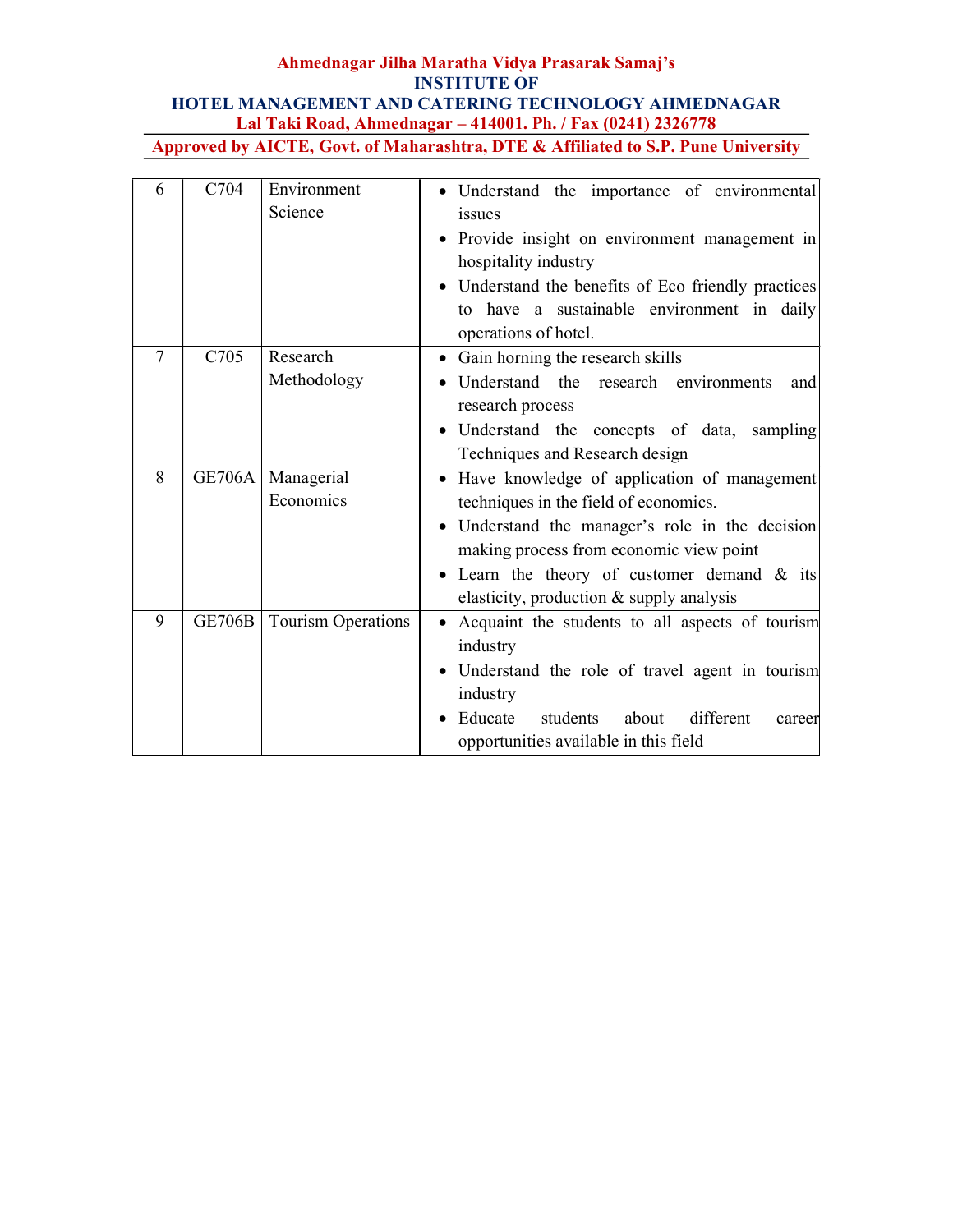| <b>Program:</b>  | <b>Bachelor in Hotel Management and Catering Technology (BHMCT)</b> |                |  |
|------------------|---------------------------------------------------------------------|----------------|--|
| <b>Syllabus:</b> | $2019 - 2020$ pattern                                               | Semester: VIII |  |

| SI.          | Course        | <b>Course Name</b>                                                 | <b>Course Outcomes</b>                                                                                                                                                                                                                                                                                                                                                                                                                                                                                                                                                                                                                                                                                                                                   |  |
|--------------|---------------|--------------------------------------------------------------------|----------------------------------------------------------------------------------------------------------------------------------------------------------------------------------------------------------------------------------------------------------------------------------------------------------------------------------------------------------------------------------------------------------------------------------------------------------------------------------------------------------------------------------------------------------------------------------------------------------------------------------------------------------------------------------------------------------------------------------------------------------|--|
| No.          | Code          |                                                                    |                                                                                                                                                                                                                                                                                                                                                                                                                                                                                                                                                                                                                                                                                                                                                          |  |
| $\mathbf{1}$ | <b>CS801A</b> | Specialization in<br>Food Production<br>Management - III           | · Develop managerial and conceptual skill sets<br>required in professional culinary industry<br>• Familiarize the students with the current trends in<br>the Food Production Operations<br>Learn and understand the use of software<br>applications in daily working of kitchen<br>Sharpen their culinary skills in terms of menu<br>food<br>planning,<br>costing,<br>staffing,<br>work<br>organization, etc.<br>• Organize a theme dinner / lunch and food<br>festivals using all the managerial skills and their<br>knowledge                                                                                                                                                                                                                          |  |
| 2            | CS801B        | Specialization Food<br>and Beverage<br>Service<br>Management - III | • Enable the student to gain a better understanding<br>of the role of Food and Beverage Management in<br>the context of overall catering operation.<br>• Familiarizes the student with the current trends in<br>hospitality operations like Standard Operating<br>Procedures and Software Applications<br>· Help students to know the planning and<br>operations of restaurants, bars & events.<br>• Gain knowledge about international cuisine and<br>their classical dishes which help them while<br>planning menus for different food and beverage<br>outlets and events.<br>• Provide knowledge about menu merchandizing<br>which is required to increase the sales of an outlet<br>through other techniques as suggestive selling<br>and upselling. |  |
| 3            | <b>CS801C</b> | Specialization in<br>Accommodation<br>Management - II              | Establish the importance of accommodation<br>management within the hospitality industry<br>Equip the students to acquire knowledge $\&$ skills<br>with respect to various management aspects of<br>Housekeeping Division<br>Learn to prepare the budget and use of computer<br>technology in housekeeping<br>Understand the property operation                                                                                                                                                                                                                                                                                                                                                                                                           |  |